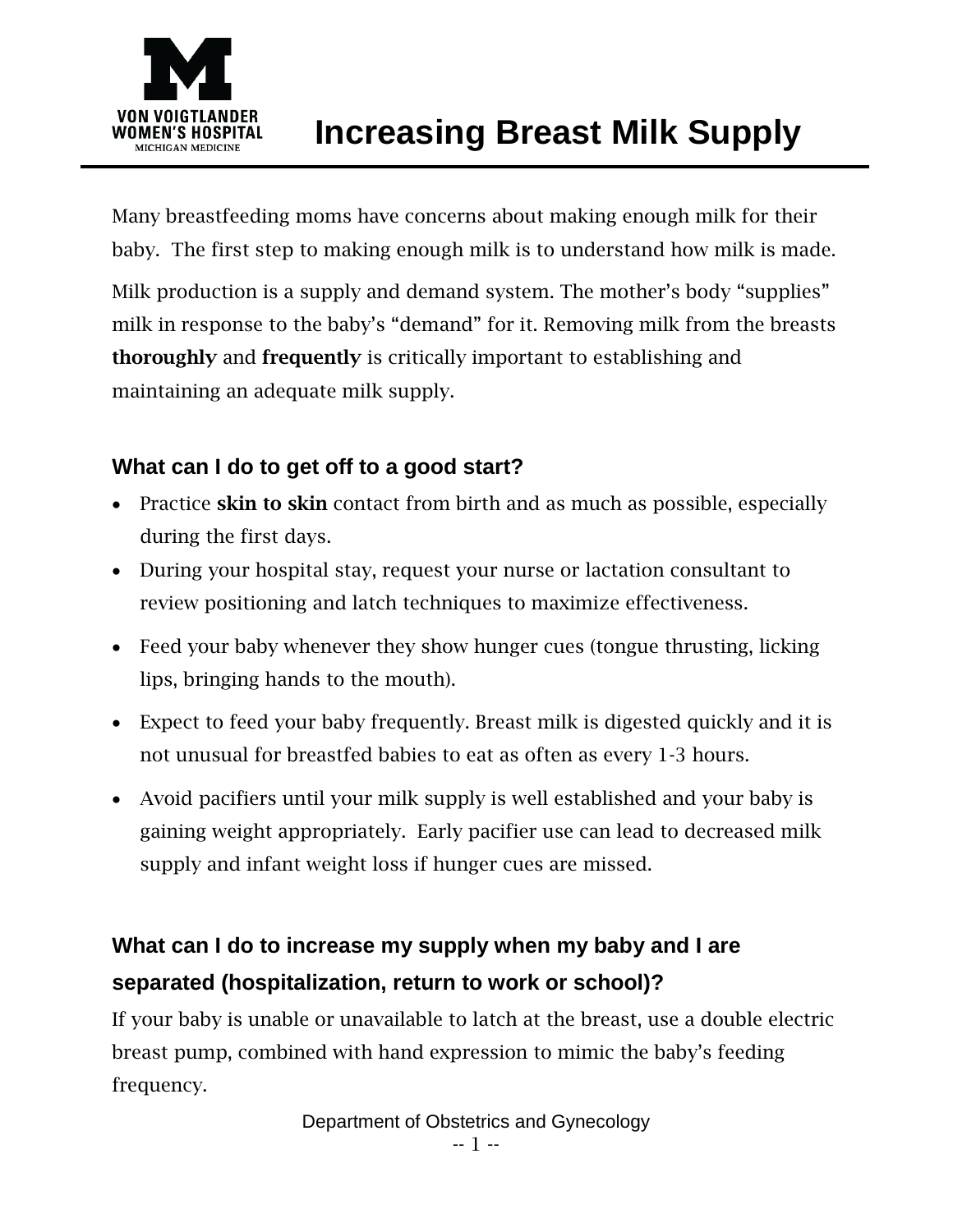- Plan to pump every time your baby would normally eat which is a minimum of 8 times every 24 hours, or every 2-3 hours.
- Attempt to keep your longest stretch of sleep to one 5-hour period during your 24 hour day.
- If your milk is in, pump until milk no longer drips and then 1-2 more minutes to ensure the breasts are fully emptied. Stop after a total of 20 minutes.
- If you have an extra hour during the day, consider a **power pumping** session. Pump for 10 minutes then take a break for 10 minutes and repeat, for a total of one hour.
- If your baby is hospitalized, try to do kangaroo care (skin to skin) as much as possible. You can also try pumping at baby's bedside.
- Take care of yourself. Take time to eat, drink, rest and relax.

## **What are some things that can cause a decreased milk supply?**

- Infrequent feedings or short feedings at the breast. Your baby should eat at least 8 times every 24 hours, or about every 2-3 hours. Once your milk comes in, your baby should also feed long enough to soften the breast. Until then, encourage your baby to feed for at least 10 minutes but do not stop them if they continue to suck beyond 10 minutes.
- Sleepy baby. Babies can be very sleepy, especially during the first few weeks. Until your baby is waking on their own and feeding long enough at the breast, you will need to wake them at least every 3 hours.
- Scheduled feedings. Your body needs to respond to your baby's need for food so it is very important to feed your baby according to their individual hunger cues. Avoid a pre-determined schedule unless your baby is too sleepy to show hunger cues.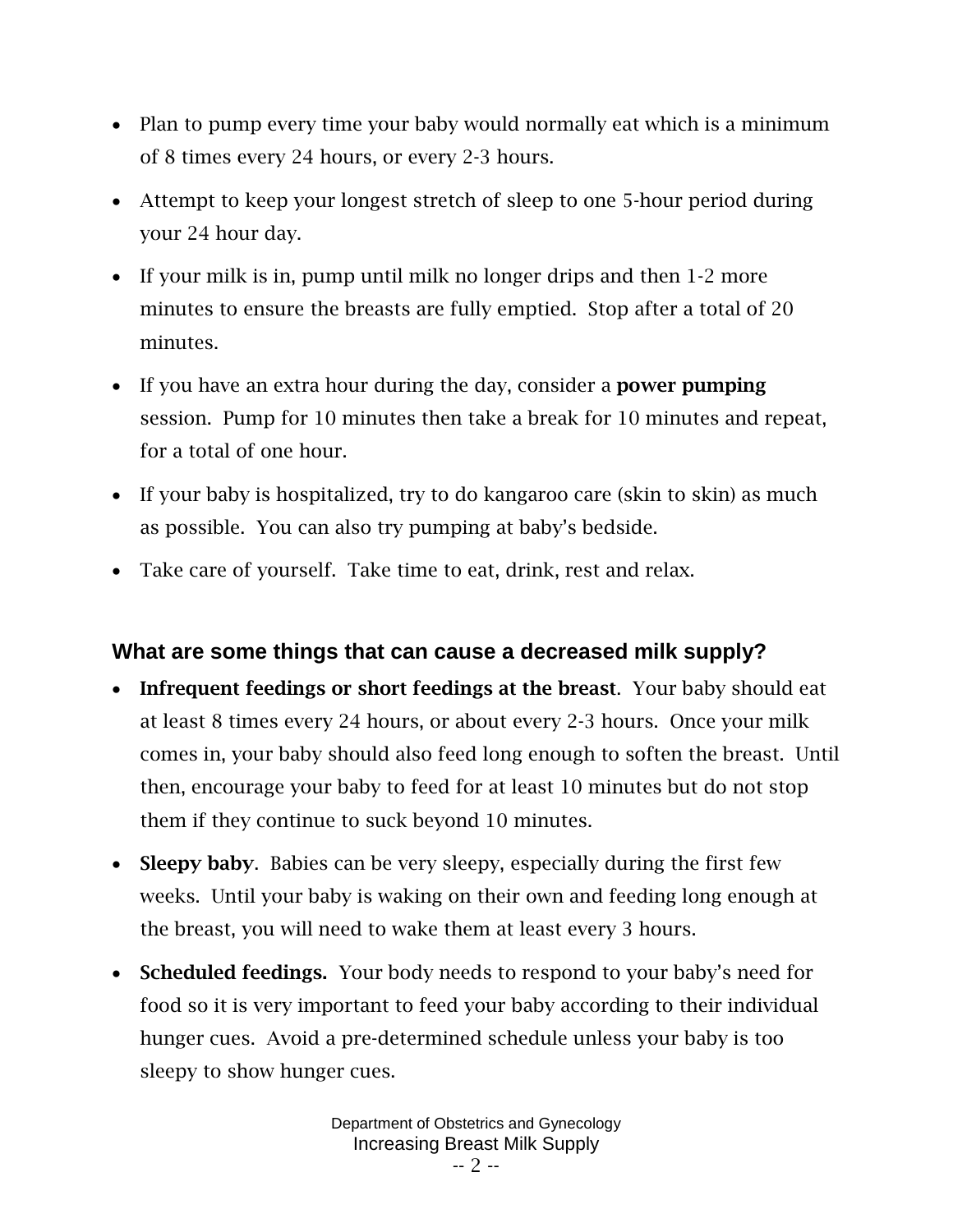- Artificial nipples. Bottles and pacifiers require a different type of suck technique. This can sometimes interfere with your baby's ability to latch effectively at the breast. An ineffective latch will negatively impact your milk supply.
- Supplements. When your baby takes a feeding away from the breast, your body does not receive the necessary signal to produce milk. If your baby is taking supplemental feedings away from the breast, it is important for you to mimic the feeding by using a breast pump combined with hand expression. Be sure to pump long enough to fully empty your breasts every time your baby eats or at least every 3 hours.

## **Am I at risk for low milk production?**

While most moms are able to provide their babies with all the milk they need, there are conditions that can put a mom at risk for low milk production. The following is a list of some of the risk factors that require close monitoring:

- No breast change during pregnancy
- Asymmetry of breasts
- Insufficient breast tissue (hypoplasia)
- Tubular shaped breasts
- Thyroid disease
- Obesity
- Diabetes
- Infertility
- Gastric bypass
- PCOS (polycystic ovarian syndrome)
- Breast surgery (augmentation or reduction)

Department of Obstetrics and Gynecology Increasing Breast Milk Supply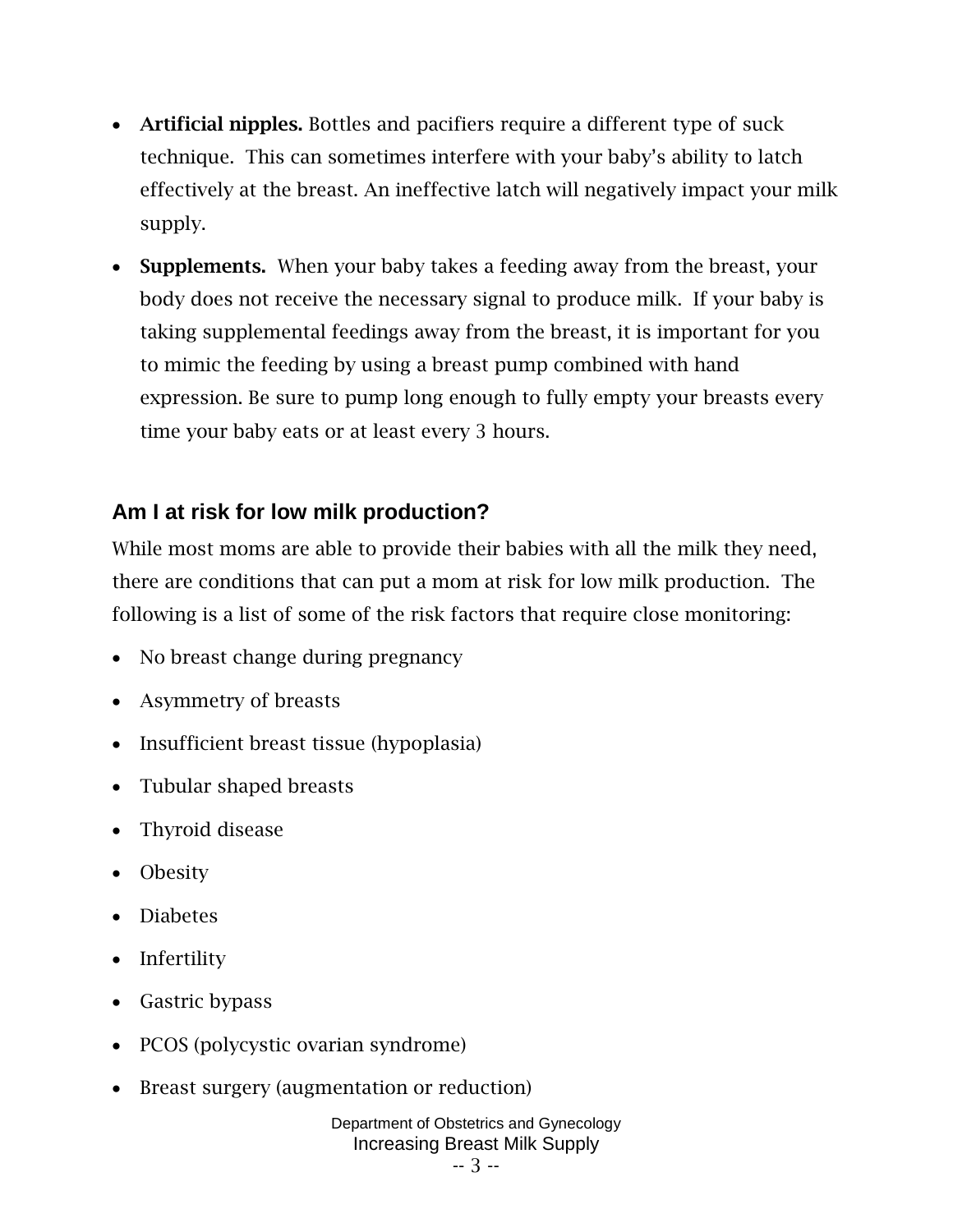- Large blood loss
- Retained placenta
- Certain medications (e.g., estrogen-containing birth control, pseudoephedrine)

# **Are there things I can eat or medications I can take to increase my milk supply?**

Foods, herbs, medications or other substances believed to promote the flow of mother's milk during lactation are called **galactogogues**. Before considering a galactogogue, it's important to know that research is inconclusive about their efficacy and there are potential adverse effects.

### Pharmaceutical galactogogues:

There are prescription medications being used as galactogogues, including domperidone and metoclopramide. These drugs are not approved by the Food and Drug Administration (FDA) for the indication of increasing milk supply. After carefully reviewing the potential risks versus the potential benefits, your healthcare provider might suggest one of these medications for "off-label" use as a galactogogue.

### Herbal galactogogues:

Many herbal remedies have been used throughout history to enhance milk supply. These include fenugreek, goat's rue, milk thistle, oats, dandelion, millet, seaweed, anise, basil, blessed thistle, fennel seeds, marshmallow and others. Herbal preparations are not regulated by the Food and Drug Administration (FDA). Without proper regulation, there is an increased risk for possible contamination, allergic potential and drug interactions. Before considering a galactogogue, it's important talk to your lactation consultant to review the frequency of your baby's feedings and their ability to

> Department of Obstetrics and Gynecology Increasing Breast Milk Supply